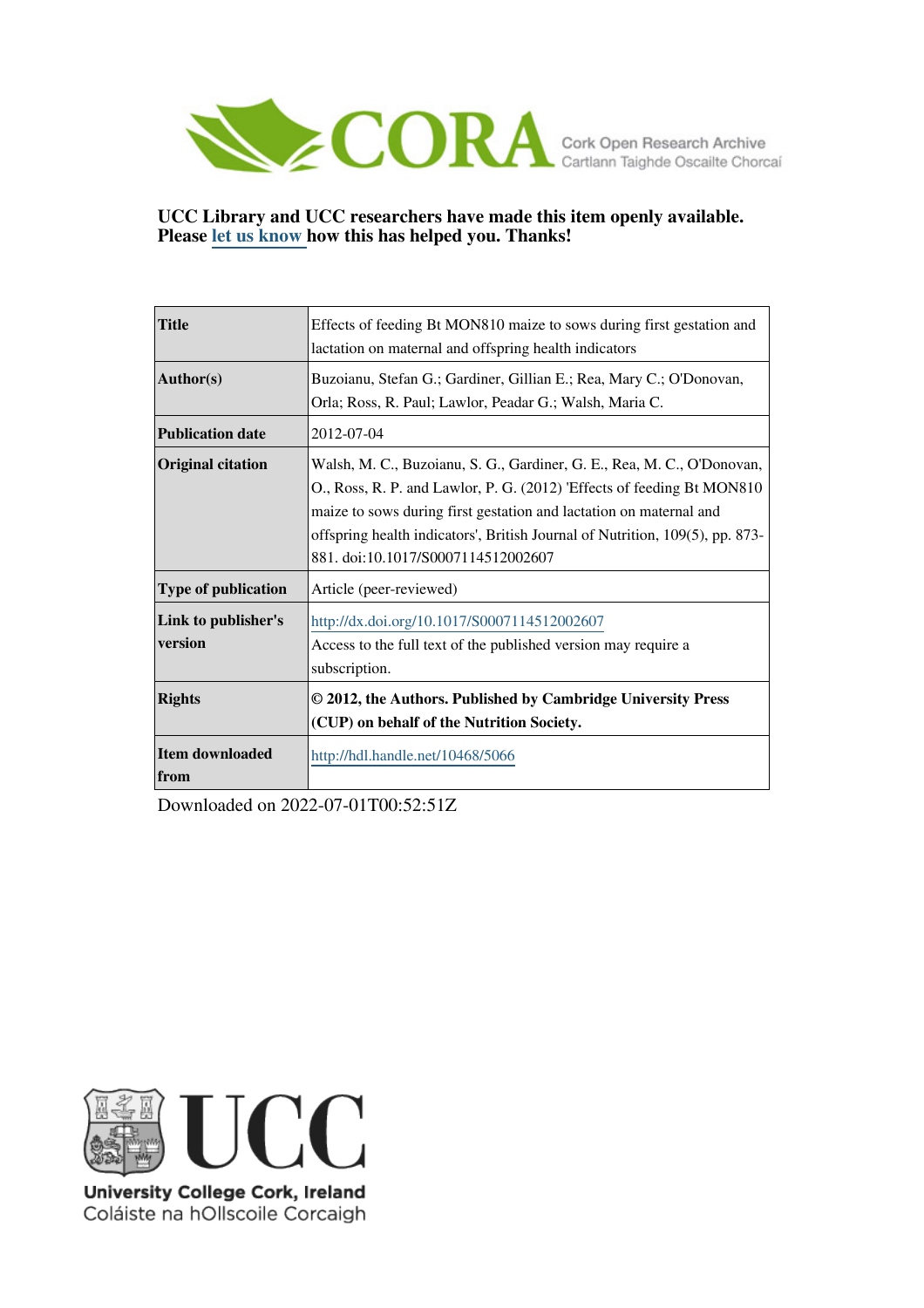# Effects of feeding Bt MON810 maize to sows during first gestation and lactation on maternal and offspring health indicators

Maria C. Walsh<sup>1</sup>, Stefan G. Buzoianu<sup>1,2</sup>, Gillian E. Gardiner<sup>2</sup>, Mary C. Rea<sup>3,4</sup>, Orla O'Donovan<sup>2</sup>, R. Paul Ross $^{3,4}$  and Peadar G. Lawlor $^{1\ast}$ 

<sup>1</sup>Teagasc, Pig Development Department, Animal and Grassland Research and Innovation Centre, Moorepark, Fermoy, County Cork, Republic of Ireland

 $^2$ Department of Chemical and Life Sciences, Waterford Institute of Technology, Waterford, County Waterford, Republic of Ireland

<sup>3</sup>Teagasc, Food Research Centre, Moorepark, Fermoy, County Cork, Republic of Ireland

<sup>4</sup>Alimentary Pharmabiotic Centre, University College Cork, Cork, County Cork, Republic of Ireland

(Submitted 5 October 2011 – Final revision received 13 April 2012 – Accepted 1 May 2012 – First published online 4 July 2012)

#### Abstract

A total of twenty-four sows and their offspring were used in a 20-week study to investigate the effects of feeding GM maize on maternal and offspring health. Sows were fed diets containing GM or non-GM maize from service to the end of lactation. GM maize-fed sows were heavier on day 56 of gestation ( $P < 0.05$ ). Offspring from sows fed GM maize tended to be lighter at weaning ( $P = 0.08$ ). Sows fed GM maize tended to have decreased serum total protein ( $P=0.08$ ), and increased serum creatinine ( $P<0.05$ ) and  $\gamma$ -glutamyltransferase activity  $(P=0.07)$  on day 28 of lactation. Serum urea tended to be decreased on day 110 of gestation in GM maize-fed sows  $(P=0.10)$  and in offspring at birth ( $P=0.08$ ). Both platelet count ( $P=0.07$ ) and mean cell Hb concentration (MCHC;  $P=0.05$ ) were decreased on day 110 of gestation in GM maize-fed sows; however, MCHC tended to be increased in offspring at birth  $(P=0.08)$ . There was a minimal effect of feeding GM maize to sows during gestation and lactation on maternal and offspring serum biochemistry and haematology at birth and body weight at weaning.

Key words: Maize: Cry1Ab (1 epidopteran-active crystalline protein): Cross-generational effects: GM food: Safety

The genetic modification of crops has led to vast agronomic improvement and, in turn, rapid uptake of this relatively new technology. Since the introduction of GM crops in 1996, the land area used for their cultivation has increased 94-fold reaching 160 million hectares worldwide in  $2011^{(1)}$ . As the rate of adoption of GM crops continues to increase, so too will their consumption by animals reared for food. Consequently, the procurement of exclusively non-GM food ingredients will become increasingly difficult and expensive.

Although numerous beneficial attributes such as resistance to insect damage or inclement growing conditions are associated with the genetic modification of  $\text{crops}^{(1)}$ , the inclusion of GM crops in animal and human food has raised some concerns regarding their safety. Consumer concerns are mostly related to a perceived risk to health, development of toxicity, allergenicity of transgenic proteins or the transfer of antibiotic resistance from the plant to bacteria residing in the

gastrointestinal tract<sup>(2)</sup>. Other concerns are associated with environmental issues, such as gene transfer from GM crops to indigenous plants, reducing biodiversity and the influence of GM crops on non-target species<sup>(3-6)</sup>.

GM crops are subject to rigorous pre-market risk assessment before authorisation for release onto the European market. However, unintended consequences associated with the consumption of GM food by a genetically diverse population of humans and animals cannot adequately be evaluated during pre-market risk assessment<sup>(7)</sup>. Post-market monitoring is required to ascertain whether prolonged exposure to GM food results in responses that have been predicted by premarket risk assessment, or to reveal the presence of side effects that have been previously unpredicted.

Bt MON810 maize is engineered to express the truncated Cry1Ab toxin from Bacillus thuringiensis, which confers resistance to the European maize borer. This toxin interacts

Abbreviations: ALP, alkaline phosphatase; ALT, alanine aminotransferase; AST, aspartate aminotransferase; BW, body weight; GGT,  $\gamma$ -glutamyltransferase; Hct, haematocrit; MCHC, mean corpuscular Hb concentration; TP, total protein.

\* Corresponding author: Dr P. G. Lawlor, fax  $+353$  25 42340, email peadar.lawlor@teagasc.ie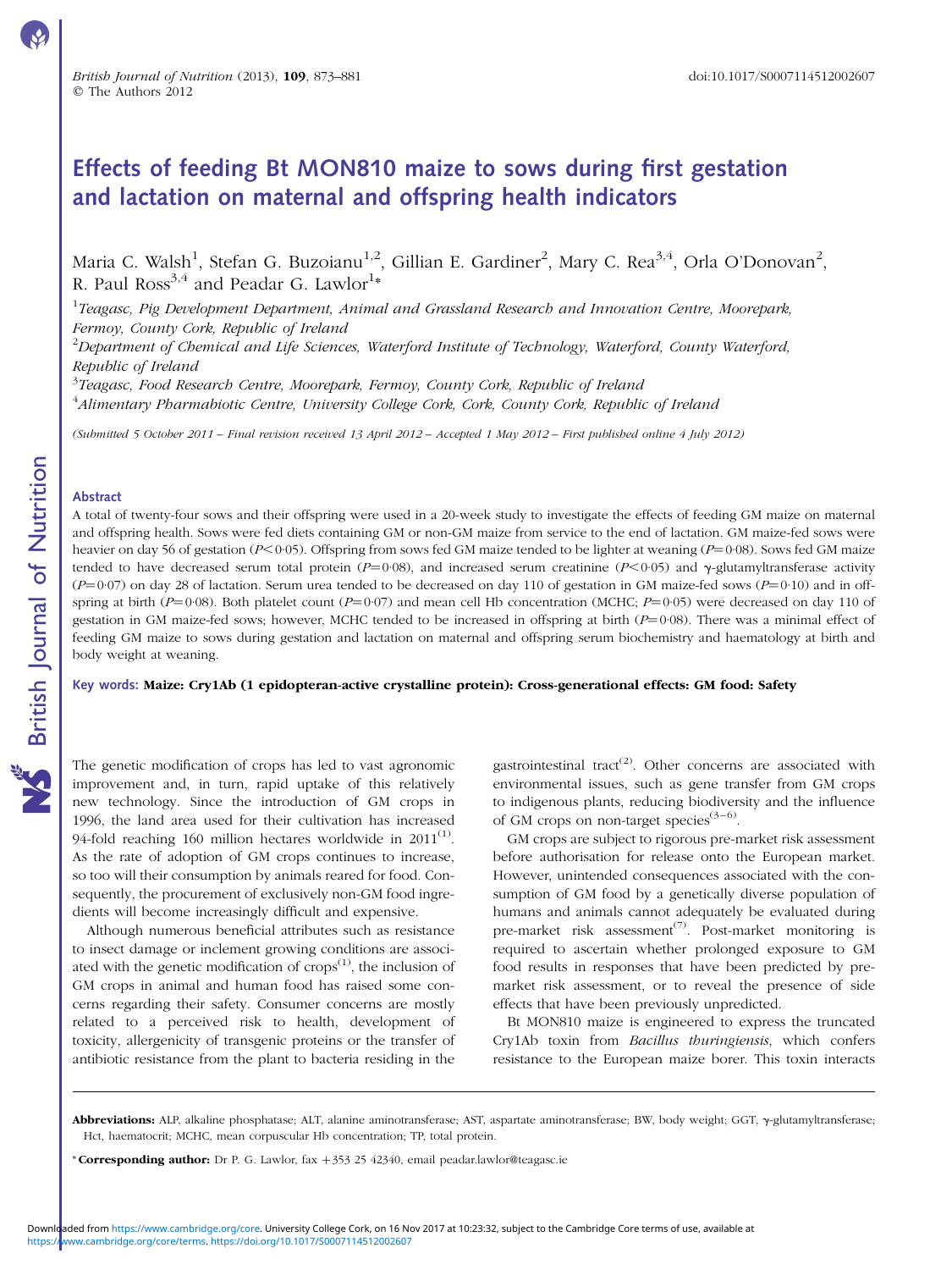<span id="page-2-0"></span>with the target larvae's intestinal cells, disrupting the intestinal lining leading to death $(8-10)$ . However, the toxin is believed to be non-toxic to mammals, birds, reptiles and amphibians due to a lack of specific receptors in the intestinal tract<sup>(8)</sup>.

To date, there is a lack of long-term studies conducted with a large number of animals over several generations with the objective of evaluating the effects of GM feeds on livestock species<sup> $(11)$ </sup>. Multigenerational studies evaluating the long-term effects of feeding GM feed have been confined to sheep<sup>(12)</sup>, mice<sup>(13)</sup> and rats<sup>(14,15)</sup>, and have not been conducted to date in pigs, perhaps the best recognised animal model for human physiology<sup>(16)</sup>. Results from one multigenerational feeding study in which mice were fed 33% NK603 × MON810 GM maize compared with non-GM maize concluded that litter size and weight in the third and fourth litters of continuous breeding were decreased in the GM maize-fed group<sup> $(13)$ </sup>. However, concerns were raised by researchers as to the validity of this research due to perceived flaws in the statistical analysis of the data $^{(17)}$ . The study was subsequently withdrawn by the Austrian government and the European Food Safety Authority Scientific Panel on Genetically Modified Organisms concluded that 'on the basis of the data presented the Genetically Modified Organisms Panel is of the opinion that no conclusions can be drawn from the report<sup> $(18)$ </sup>.

The primary objective of the present study was to examine the cross-generational effects of feeding Bt MON810 maize on maternal and offspring health in an animal more appropriately used as a model for humans. The present investigation is part of a larger study examining the trans-generational effect of

exposure to GM maize on growth and health indicators in pigs (St Buzoianu, Mc Walsh, MC Rea, et al., unpublished result).

### Materials and methods

#### Animal welfare

The present animal study complied with the European Union Council Directive 91/630/EEC (outlines minimum standards for the protection of pigs) and 98/58/EC (concerns the protection of animals kept for farming purposes) and was approved by, and a license obtained from, the Irish Department of Health and Children (licence no. B100/4147). Ethical approval was obtained from the Teagasc and Waterford Institute of Technology ethics committees.

#### Experimental design and diets

A total of twenty-four cross-bred (Large White  $\times$  Landrace) nulliparous sows and their offspring were used in a 20-week study. At service, sows (approximately 165 kg) were blocked by body weight (BW) and service date and randomly assigned to one of two dietary treatments: (1) non-GM isogenic parent line maize (Pioneer PR34N43) and (2) GM maize (Pioneer PR34N44 event MON810). Sows were fed the experimental diets from service throughout gestation and lactation until litters were weaned at approximately 28 d post-farrowing (Table 1).

Seeds derived from GM Bt MON810 and non-GM parent line control maize (PR34N44 and PR34N43, respectively; Pioneer Hi-Bred) were grown simultaneously side by side in

#### Table 1. Composition of sow gestation and lactation diets (fresh weight basis, %)

|                                        | Gestation |         | Lactation |          |  |
|----------------------------------------|-----------|---------|-----------|----------|--|
| Ingredients (%)                        | Non-GM    | GM      | Non-GM    | GM.      |  |
| Maize (non-GM)                         | 86.55     |         | 74.42     |          |  |
| Maize (GM MON810)                      |           | 86.55   |           | 74.42    |  |
| Soyabean meal (non-GM)                 | 10.33     | 10.33   | 19.30     | 19.30    |  |
| Soyabean oil                           |           |         | 3.02      | 3.02     |  |
| Lys HCI $(78.8)$                       | 0.16      | 0.16    | 0.25      | 0.25     |  |
| DL-Met                                 |           |         | 0.10      | 0.10     |  |
| L-Thr (98)                             |           |         | 0.06      | 0.06     |  |
| Vitamin and mineral premix*            | 0.10      | 0.10    | 0.10      | 0.10     |  |
| Salt feed grade                        | 0.40      | 0.40    | 0.40      | 0.40     |  |
| Dicalcium phosphate                    | 1.36      | 1.36    | 1.29      | 1.29     |  |
| Limestone flour                        | $1-10$    | $1-10$  | 1.06      | 1.06     |  |
| Analysed chemical composition (%)      |           |         |           |          |  |
| <b>DM</b>                              | 88-40     | 87.80   | 89.50     | 88.60    |  |
| Crude protein                          | $11-80$   | 11.00   | 15.60     | $15-00$  |  |
| Fat                                    | $3-00$    | $3-20$  | 5.90      | $6 - 00$ |  |
| Crude fibre                            | $1-70$    | $1-60$  | 1.60      | 1.90     |  |
| Ash                                    | 4.10      | 4.30    | 4.60      | 4.30     |  |
| Lys                                    | 0.64      | 0.68    | 1.01      | 0.96     |  |
| Ca†                                    | 7.60      | 7.60    | 7.50      | 7.50     |  |
| Pt                                     | 6.10      | 6.10    | $6-20$    | $6 - 20$ |  |
| Digestible energy (MJ/kg) <sup>†</sup> | $13-80$   | $13-80$ | 14.50     | 14.50    |  |

\* Premix provided per kg of complete diet: Cu, 15 mg; Fe, 70 mg; Mn, 62 mg; Zn, 80 mg; I, 0·6 mg; Se, 0·2 mg; retinyl acetate, 3.44 mg; cholecalciferol, 25 µg; DL-a-tocopheryl acetate, 100 mg vitamin K, 2 mg; vitamin B<sub>12</sub>, 15 µg; riboflavin, 5 mg; nicotinic acid, 12 mg; pantothenic acid, 10 mg; choline chloride, 500 mg; biotin, 200 mg; folic acid, 5 mg; vitamin  $B_1$ , 2 mg; vitamin  $B_6$ , 3 mg.

† Calculated values.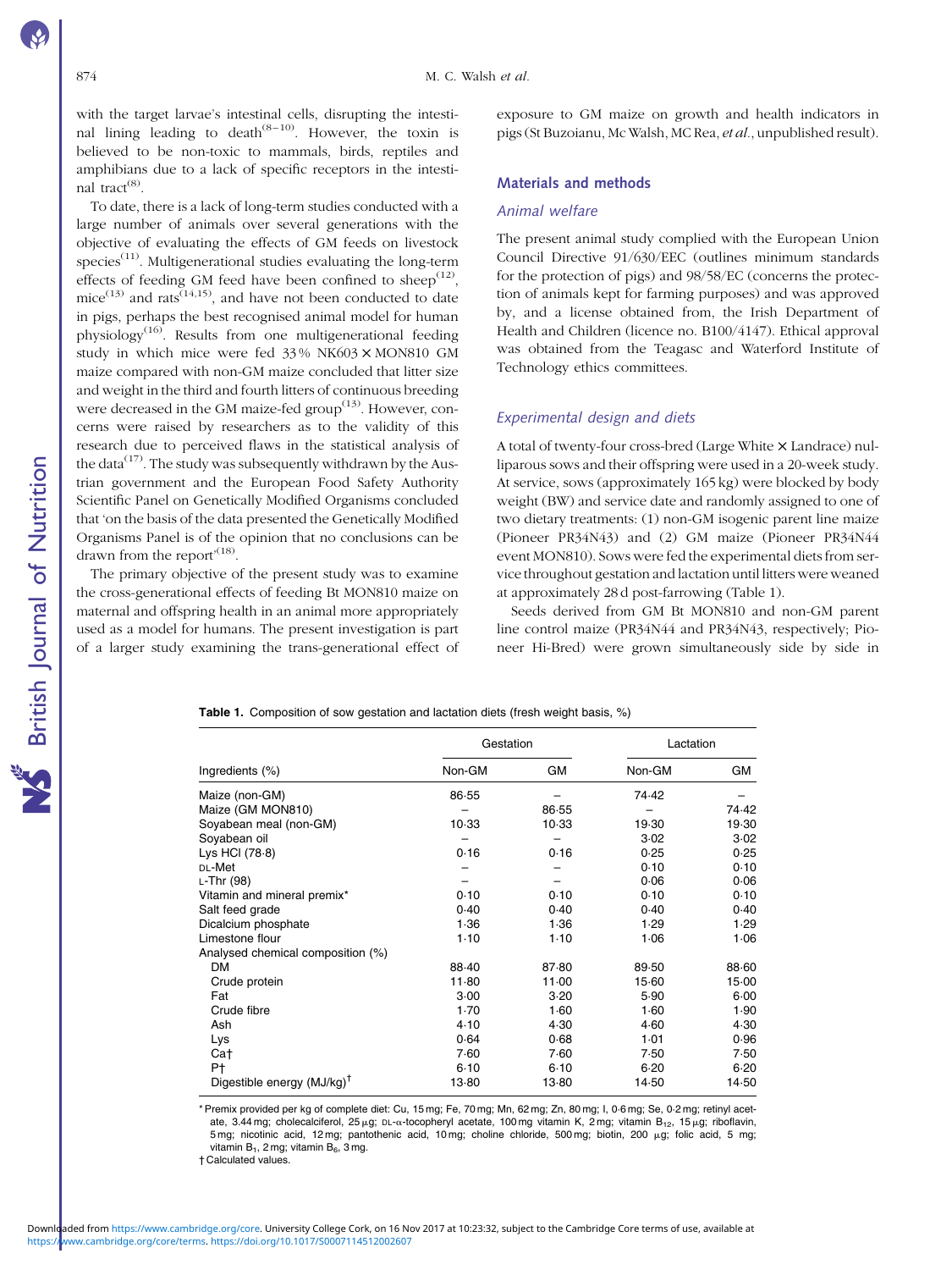2007 in Valtierra, Navarra, Spain by independent tillage farmers. GM and non-GM control maize were purchased by the authors from the tillage farmers for use in the present animal study. Samples from GM and non-GM maize were tested for chemical, amino acid and carbohydrate composition as well as for the presence of the cry1Ab gene, pesticide contaminants and mycotoxins, as previously described by Walsh  $et \, al^{(19)}$ 

All diets were manufactured and analysed for chemical composition and amino acid concentration as previously described by Walsh et  $al$ .<sup>(19)</sup>. Sampling of the diets was conducted in accordance with international guidelines<sup> $(20)$ </sup>. All diets were formulated to meet or exceed the National Research Council requirements<sup>(21)</sup> for pigs at the relevant stage of the production cycle. From selection at 100 kg until service, gilts were fed a non-GM gilt developer diet (13·67 MJ digestable energy/kg, 6·0 g lysine/kg). Sows were fed either non-GM or GM maize-based gestation diets from service until farrowing (approximately 115 d). Following farrowing, sows were fed either non-GM or GM maize-based lactation diets until litters were weaned (approximately 28 d of age). Creep feed was not offered to suckling piglets.

#### Housing and management

Gilts were purchased from Hermitage AI as weanling pigs (approximately 28 d old) and raised to approximately 165 kg in the Moorepark pig unit. During this time, gilts received diets that were free of GM ingredients. At approximately 100 kg, gilts were selected for service based on weight and desirable conformation traits (leg conformation and nipple number and position) and housed in gilt accommodation until 1 week before service. Gilts were restrictively fed during this time, receiving 2·5 kg of gilt developer diet per d. Synchronisation of sow oestrus was achieved by administering 20 mg of altrenogest (Regumate; Intervet/Schering-Plough Animal Health) per gilt in feed for 18 d. Following administration of altrenogest, the gilts were moved to the service area where they remained until service. A sexually mature boar was housed in the room to stimulate the gilts to come into oestrus. At 9 d before predicted oestrus, the gilts were flush fed the gilt developer diet (4 kg/d). Gilts were inseminated with pooled semen from five Hylean MaxGro™ boars (Hermitage AI) as soon as oestrus was detected and again 24 h later. After service, gilts were transferred to dry sow accommodation and were penned individually in basket stalls  $(2.4 \text{ m} \times 0.6 \text{ m}$ ; O'Donovan Engineering) until day 110 of gestation. Environmental temperature was maintained between 20 and  $22^{\circ}$ C and gilts had *ad libitum* access to water through a single nipple drinker per pen (Arato).

Verification of pregnancy was carried out 28 d after service using an ultrasound scanner (Oviscan 4 BCF Technology Limited). Gilts found not to be pregnant at the ultrasound scan or at any other time point (exhibiting heat or following abortion) were removed from the study. On days 74 and 99 of gestation, gilts were routinely vaccinated against Escherichia coli (Porcoli Diluvac Forte; Intervet/Schering-Plough Animal Health). Deworming of gilts was performed on day 110 of gestation

by administering Zerofen 4% powder (Chanelle Animal Health Limited) in feed (0.125 g/kg BW).

From day 110 of gestation until weaning, gilts were accommodated in three farrowing rooms with ten pens per room. National Pig Development company-type farrowing crates (O'Donovan Engineering) were used. Environmental temperature was maintained at  $20^{\circ}$ C except around farrowing when the temperature was increased to 24°C for 48 h. The dietary treatments were equally represented in each room to avoid additional variation due to environment. Gilts were fed 2 kg/d immediately post-farrowing and feed allowance was incrementally increased by 500 g/d until day 7 post-farrowing when sows were feeding ad libitum. Gilts had access to feed from an ad libitum feeder (Daltec A/S) and unlimited access to water through a single nipple waterer (Arato), and supplemental water was provided by lever valve where necessary. Care was taken to minimise feed wastage and any soiled or stale feed was removed and accounted for. On day 114 of gestation, gilts were treated with 2 ml of Enzaprost (5 mg/ml; CEVA Animal Health Limited) to induce farrowing 24–36 h later.

#### Body weight and back-fat depth

Back-fat depth and BW of sows were recorded at service, on days 56 and 110 of gestation and at weaning. Back-fat depth was recorded at the P2 position (65 mm down from the midline, at the level of the head of the last rib), using a Renco Lean Meater (Renco Corporation).

#### Variables measured at farrowing

Individual BW of piglets in all litters was recorded at birth and weaning, and average daily gain was calculated during the suckling period. At farrowing, the fourth piglet born alive from each litter (twelve per treatment) was killed by captive bolt stunning followed by exsanguination. Blood samples were taken for haematology and biochemical analysis as outlined below. Heart, kidneys, spleen and liver were removed, trimmed of any superficial fat or blood, blotted dry and weighed.

#### Blood sampling and analysis

Blood samples were collected from the external jugular vein of sows (twelve per treatment) before service, on days 28 and 110 of gestation and on day 28 of lactation for serum biochemical analysis and haematology. Blood samples for serum biochemistry analysis were collected in evacuated collection tubes containing a silica clotting activator (BD Vacutainer Systems) and allowed to clot at room temperature for 2–3 h before centrifugation (1300 *g* for 10 min). Serum was collected and stored at  $-20^{\circ}$ C for subsequent biochemical analysis. Serum samples were analysed for aspartate aminotransferase (AST), alanine aminotransferase (ALT), g-glutamyltransferase (GGT), alkaline phosphatase (ALP), creatinine, urea and total protein (TP) as previously described by Buzoianu et  $al^{(22)}$ .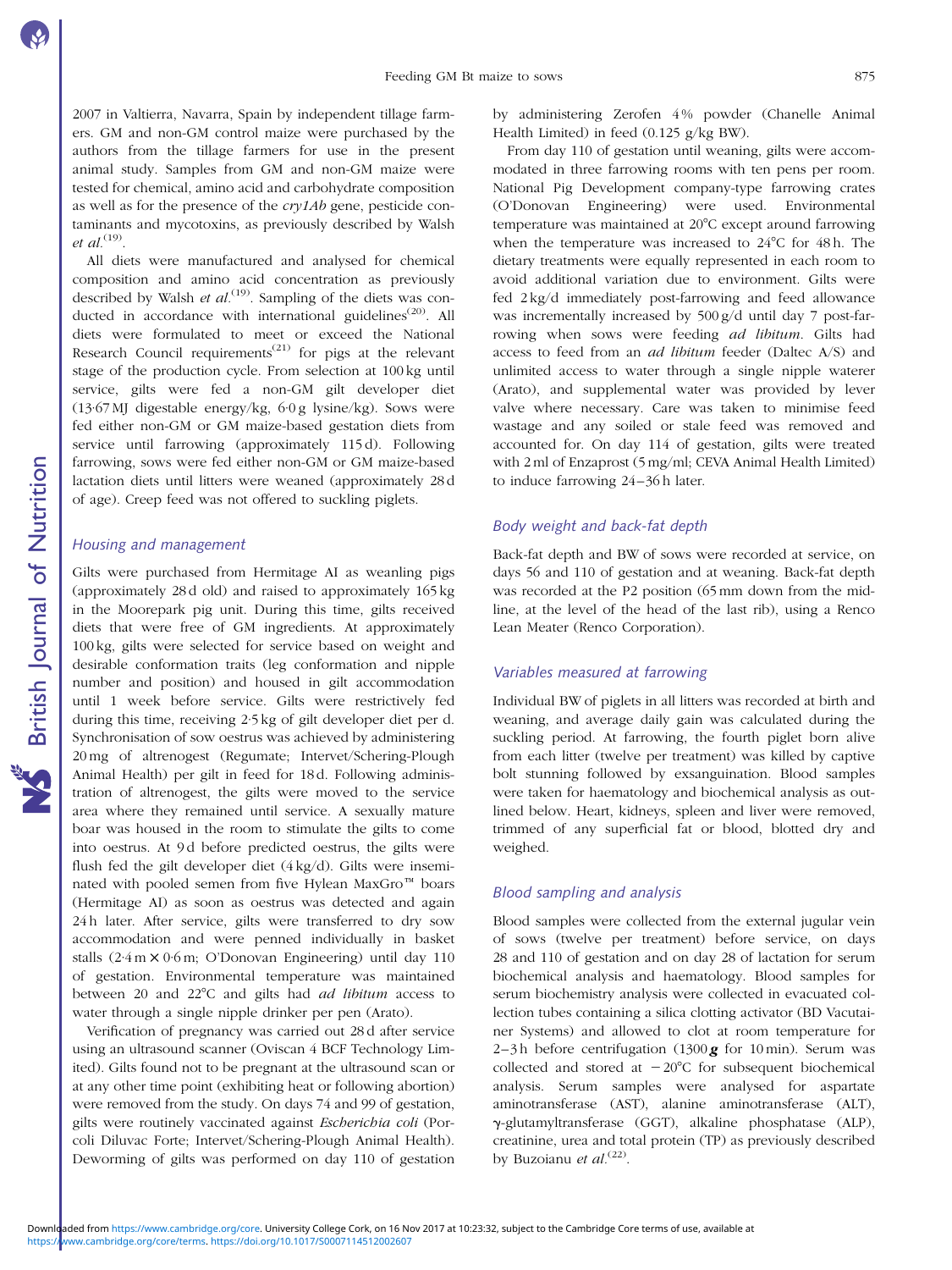Whole blood samples were collected in evacuated K<sub>2</sub>EDTA blood collection tubes (Vacuette, Greiner Bio One Limited) and stored at room temperature before haematological analysis which was performed within 6h of collection. Whole blood samples were analysed using a Beckman Coulter Ac T Diff haematology analyser (Beckman Coulter Limited). The following parameters were determined: number of erythrocytes, Hb concentration, haematocrit (Hct), mean corpuscular volume, mean corpuscular Hb, mean corpuscular Hb concentration (MCHC), red cell distribution width, number of platelets and mean platelet volume. Samples were analysed according to the manufacturer's instructions and general haematology recommendations $^{(23)}$ .

#### Statistical analysis

Sow and offspring growth performance data were analysed as a complete randomised block design using the general linear model procedure of  $SAS^{(24)}$  (SAS Institute Inc.) with pig used as the experimental unit. Treatment effect was tested against residual error terms with initial BW and service date as blocking factors. Sow BW, body composition and offspring growth performance, blood biochemistry, and haematology were analysed as a one-factor ANOVA using the general linear model procedure of SAS. Organ weights were also analysed as a one-factor ANOVA using the general linear model procedure of SAS with birth weight as a covariate in the model. Sow serum biochemistry data and haematology were analysed as a repeated measure using the MIXED procedure of SAS with sampling day as the repeated variable. Simple main effects were obtained using the 'slice' option in SAS. Mean separation was performed using the Tukey–Kramer adjustment for multiple comparisons and values recorded before service were

used as a covariate in the model. Fixed effects included treatment and sampling day, while block effects were included as a random effect in the model. The number of piglets born alive per litter was used as a covariate in the analysis of erythrocyte count, Hb concentration and Hct. For all tests, the level of significance was  $P<0.05$  and tendencies were reported for  $0.05 < P < 0.10$ .

#### Results

#### Analysis of non-GM and GM diets

Similar chemical and amino acid compositions were observed between the non-GM and GM diets ([Table 1\)](#page-2-0).

### Effect of feeding diets containing non-GM or GM maize on body weight, body composition of sows and growth rate of offspring

Sows fed the GM maize-based diets were heavier on day 56 of gestation compared with sows fed the non-GM maize diets  $(P=0.05;$  Table 2). On day 110 of gestation, there was no difference in BW between the treatments. There was no difference in back-fat depth between the treatments at any time during the study. The average daily gain of piglets or the variation in average daily gain within litter during the suckling period was not affected by feeding GM maize to sows. Piglets from GM maize-fed sows tended to be lighter at weaning than piglets from non-GM maize-fed sows  $(P=0.08)$ . Litter weaning weight or the within-litter variation in piglet weaning weight was not affected by feeding GM maize to sows. There was no difference in pre-weaning mortality levels per litter between the treatments.

Table 2. Effect of feeding Bt (MON810) maize to sows during gestation and lactation on sow body weight and backfat depth and offspring pre-weaning growth performance (Mean values with their standard errors,  $n$  12)

| Treatment                                     | Non-GM maize<br>Mean | GM maize<br>Mean | SE     | P         |
|-----------------------------------------------|----------------------|------------------|--------|-----------|
| Sow performance                               |                      |                  |        |           |
| Body weight at service (kg)                   | 164.3                | 165.2            | 0.40   | <b>NS</b> |
| Body weight at day 56 of gestation (kg)       | 193.8                | 197-8            | 1.20   | $\star$   |
| Body weight at day 110 of gestation (kg)      | 222.2                | 227.1            | 2.38   | <b>NS</b> |
| Back-fat depth at service (mm)                | $18-5$               | 17.4             | 0.84   | <b>NS</b> |
| Back-fat depth at day 56 of gestation (mm)    | 18.9                 | 18.7             | 0.80   | <b>NS</b> |
| Back-fat depth at day 110 of gestation (mm)   | $18-7$               | 18.9             | 0.56   | <b>NS</b> |
| Piglet growth performance during lactation    |                      |                  |        |           |
| Mean birth weight (kg)‡                       | 1.45                 | 1.33             |        |           |
| $ADG$ ( $q/d$ )                               | 229.7                | 206-4            | 10.12  | <b>NS</b> |
| Variation in ADG (%)                          | 17.5                 | 17.7             | 2.15   | <b>NS</b> |
| Number of piglets weaned/sow                  | $10-6$               | 11.9             | 0.76   | <b>NS</b> |
| Mean weaning weight (kg)                      | 7.65                 | 6.90             | 0.286  | t         |
| Litter weaning weight (kg)                    | 79.8                 | 81.2             | 6.49   | <b>NS</b> |
| Variation in weaning weight (%)               | 17.5                 | 15.6             | $1-75$ | <b>NS</b> |
| Pre-weaning mortality (number of pigs/litter) | 1.05                 | 1.42             | 0.248  | <b>NS</b> |

ADG, average daily gain.

\* Mean values were significantly different between the two treatments ( $P<0.05$ ).

 $\dagger$  Mean values tended to be different between the two treatments ( $P < 0.10$ ).

‡ No statistical analysis was conducted on piglet birth weight due to inadequate replication to detect statistical differences.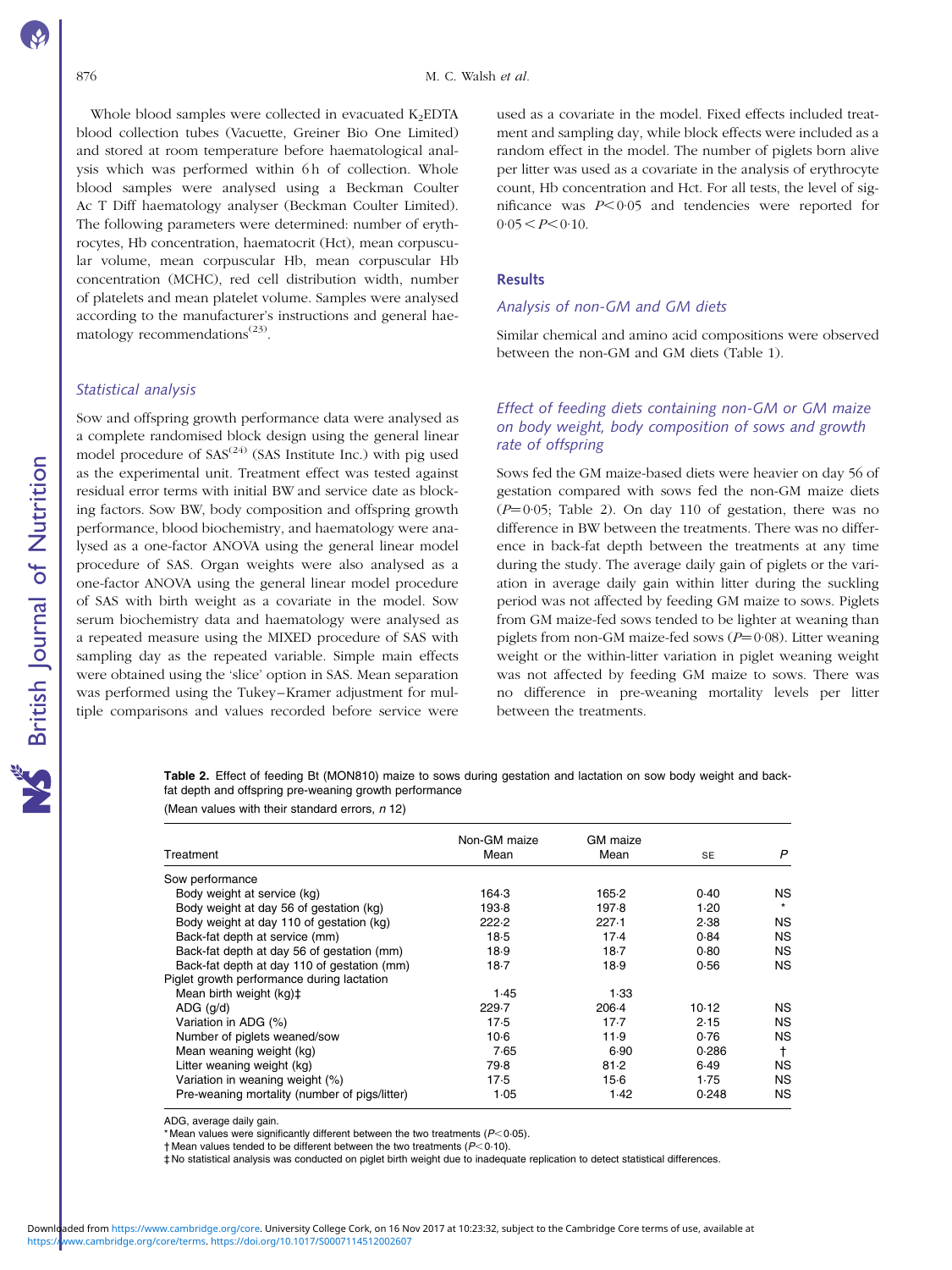British Journal of Nutrition

**S** British Journal of Nutrition

### Effect of feeding the non-GM and GM maize diets to sows during gestation and lactation on serum biochemistry

There tended to be a treatment  $\times$  time interaction ( $P=0.08$ ) for TP in serum (Table 3). On day 28 of lactation, the TP concentration in the serum of GM maize-fed sows tended to be lower than in sows fed the non-GM maize diets  $(P=0.10)$ . On day 110 of gestation, sows fed GM maize tended to have lower serum urea compared with non-GM maize-fed sows  $(P=0.09)$ , and serum urea was found to increase during gestation and lactation  $(P<0.001)$ . There tended to be a treatment  $\times$  time interaction ( $P=0.09$ ) for serum creatinine. Serum creatinine was higher in GM maize-fed sows on day 28 of lactation compared with non-GM maize-fed sows  $(P<0.05)$ . Serum creatinine increased during gestation but had decreased again by day 28 of lactation  $(P<0.001)$ . There was no effect of treatment on ALT or ALP; however, both parameters decreased over time  $(P<0.001)$ . On day 28 of lactation, GGT concentration tended to be greater in the serum of GM maize-fed sows compared with non-GM maize-fed sows  $(P=0.07)$ . The concentration of GGT in serum decreased

during gestation but serum concentrations were higher on day 28 of lactation than on day 28 of gestation  $(P<0.001)$ . There was no effect of treatment on serum AST during the study; however, the concentration of AST decreased during gestation and increased again during lactation  $(P<0.01)$ .

#### Effect of feeding the non-GM and GM maize diets to sows during gestation and lactation on sow haematology

Throughout the study, there was no difference in erythrocyte count between sows fed GM or non-GM maize during gestation and lactation ([Table 4](#page-6-0)). Erythrocyte count decreased for all sows during gestation and lactation  $(P<0.001)$ . Likewise, both Hb concentration and Hct were not different between the treatments throughout the study. Both Hb concentration and Hct also decreased over time for both treatments ( $P < 0.001$ ). There was no effect of treatment on mean corpuscular volume. An increase over time was found for mean corpuscular Hb and mean corpuscular volume  $(P<0.001)$ . On day 110 of gestation, feeding GM maize

Table 3. Effect of feeding Bt (MON810) maize to sows during gestation and lactation on serum biochemistry (Mean values with their standard errors,  $n$  12)

|                                         | Treatment    |          |          |           | $\mathsf{P}$ |           |                         |
|-----------------------------------------|--------------|----------|----------|-----------|--------------|-----------|-------------------------|
| Days                                    | Non-GM maize | GM maize | Mean     | <b>SE</b> | Treatment    | Time      | Treatment $\times$ time |
| Serum total protein (g/l)               |              |          |          |           |              |           |                         |
| Day 28 of gestation                     | 75.0         | 74.0     | 74.5     | 1.65      | <b>NS</b>    |           |                         |
| Day 110 of gestation                    | 73.5         | 74.8     | 74.2     | 1.62      | <b>NS</b>    |           |                         |
| Day 28 of lactation                     | 75.2         | 71.9     | 73.5     | 1.62      | $\ddagger$   |           |                         |
| Mean                                    | 74.6         | 73.6     |          | 1.41      | <b>NS</b>    | <b>NS</b> | $\mathsf{t}$            |
| Serum urea (mmol/l)                     |              |          |          |           |              |           |                         |
| Day 28 of gestation                     | 2.20         | 2.10     | 2.11     | 0.207     | <b>NS</b>    |           |                         |
| Day 110 of gestation                    | 2.54         | 2.04     | 2.29     | 0.207     | $^{\dagger}$ |           |                         |
| Day 28 of lactation                     | 4.23         | 4.26     | 4.29     | 0.216     | <b>NS</b>    |           |                         |
| Mean                                    | 3.02         | 2.77     |          | 0.142     | <b>NS</b>    | $***$     | <b>NS</b>               |
| Serum creatinine (µmol/l)               |              |          |          |           |              |           |                         |
| Day 28 of gestation                     | 142.6        | 141.6    | 142.1    | 4.13      | <b>NS</b>    |           |                         |
| Day 110 of gestation                    | 195.6        | 205.2    | $200-4$  | 4.13      | <b>NS</b>    |           |                         |
| Day 28 of lactation                     | $156-1$      | 169.3    | 162.7    | 4.28      | $\star$      |           |                         |
| Mean                                    | 164.8        | 172.0    |          | 3.15      | <b>NS</b>    | $***$     | $\ddagger$              |
| Alanine aminotransferase (units/l)      |              |          |          |           |              |           |                         |
| Day 28 of gestation                     | 33.6         | $36-8$   | 35.2     | 1.54      | <b>NS</b>    |           |                         |
| Day 110 of gestation                    | 29.3         | $30-6$   | 29.9     | 1.54      | <b>NS</b>    |           |                         |
| Day 28 of lactation                     | 27.8         | 27.2     | 27.0     | 1.61      | <b>NS</b>    |           |                         |
| Mean                                    | 29.9         | 31.5     |          | 1.04      | <b>NS</b>    | $***$     | <b>NS</b>               |
| Alkaline phosphatase (units/l)          |              |          |          |           |              |           |                         |
| Day 28 of gestation                     | 73.7         | 73.4     | 73.6     | 3.55      | <b>NS</b>    |           |                         |
| Day 110 of gestation                    | 57.8         | 57.7     | 57.8     | 3.55      | <b>NS</b>    |           |                         |
| Day 28 of lactation                     | 47.5         | 45.8     | $46 - 7$ | 3.70      | <b>NS</b>    |           |                         |
| Mean                                    | 59.7         | 59.0     |          | 2.38      | <b>NS</b>    | $***$     | <b>NS</b>               |
| $\gamma$ -Glutamyltransferase (units/l) |              |          |          |           |              |           |                         |
| Day 28 of gestation                     | $51-1$       | $55-4$   | $53-1$   | 3.39      | <b>NS</b>    |           |                         |
| Day 110 of gestation                    | 47.5         | 47.8     | 47.7     | 3.39      | <b>NS</b>    |           |                         |
| Day 28 of lactation                     | $61-1$       | $70-6$   | $65 - 8$ | 3.50      | $\ddagger$   |           |                         |
| Mean                                    | 53.3         | 57.9     |          | 2.69      | <b>NS</b>    | $***$     | <b>NS</b>               |
| Aspartate aminotransferase (units/l)    |              |          |          |           |              |           |                         |
| Day 28 of gestation                     | 22.1         | 21.3     | $21-7$   | 1.99      | <b>NS</b>    |           |                         |
| Day 110 of gestation                    | 20.7         | 18.3     | 19.5     | 1.99      | <b>NS</b>    |           |                         |
| Day 28 of lactation                     | 24.2         | 27.6     | 25.9     | 2.08      | <b>NS</b>    |           |                         |
| Mean                                    | 22.3         | 22.4     |          | 1.47      | <b>NS</b>    | $***$     | <b>NS</b>               |

Mean values were significantly different between the two treatments:  $*P < 0.05$ ,  $**P < 0.01$ ,  $**P < 0.001$ .

 $\dagger$  Mean values tended to be different between the two treatments ( $P$ < 0.10).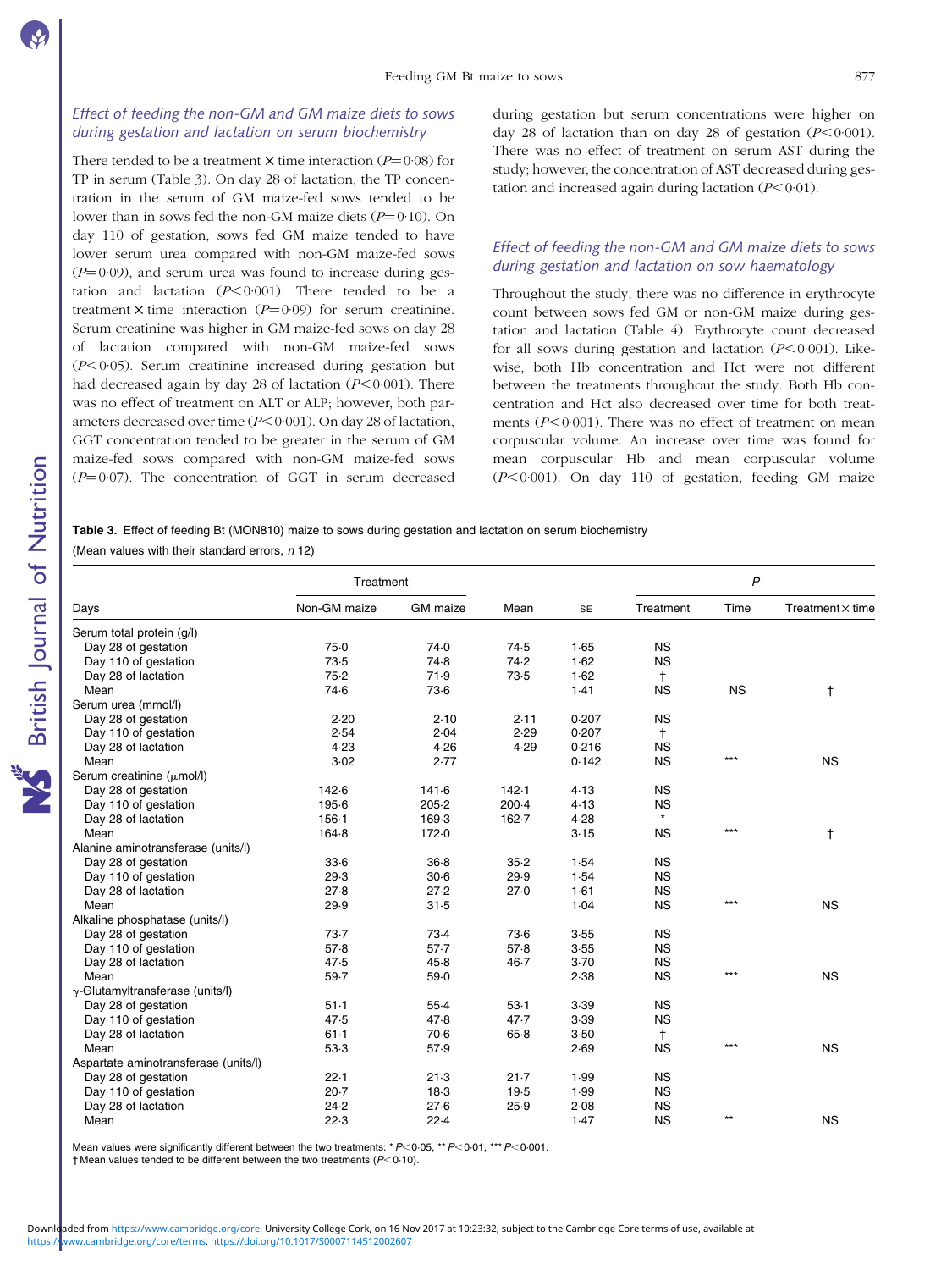#### <span id="page-6-0"></span>Table 4. Effect of feeding Bt (MON810) maize to sows during gestation and lactation on haematology

(Mean values with their standard errors,  $n$  12)

|                                | Treatment    |                 |           |           |            | $\mathsf{P}$ |                         |
|--------------------------------|--------------|-----------------|-----------|-----------|------------|--------------|-------------------------|
| Days                           | Non-GM maize | <b>GM</b> maize | Mean      | <b>SE</b> | Treatment  | Time         | Treatment $\times$ time |
| Erythrocytes $(1000000/\mu l)$ |              |                 |           |           |            |              |                         |
| Day 28 of gestation            | 7.79         | 7.68            | 7.73      | 0.128     | <b>NS</b>  |              |                         |
| Day 110 of gestation           | $6 - 60$     | 6.64            | 6.62      | 0.111     | <b>NS</b>  |              |                         |
| Day 28 of lactation            | 5.85         | 5.67            | 5.76      | 0.114     | <b>NS</b>  |              |                         |
| Mean                           | 6.74         | 6.67            |           | 0.096     | <b>NS</b>  | $***$        | <b>NS</b>               |
| $Hb$ (g/l)                     |              |                 |           |           |            |              |                         |
| Day 28 of gestation            | 156          | 151             | 153       | $2-1$     | <b>NS</b>  |              |                         |
| Day 110 of gestation           | 132          | 131             | 132       | 2.1       | <b>NS</b>  |              |                         |
| Day 28 of lactation            | 118          | 112             | 115       | 2.2       | <b>NS</b>  |              |                         |
| Mean                           | 135          | 131             |           | 1.4       | <b>NS</b>  | $***$        | <b>NS</b>               |
| Haematocrit (litres/l)         |              |                 |           |           |            |              |                         |
| Day 28 of gestation            | 0.443        | 0.442           | 0.443     | 0.0080    | <b>NS</b>  |              |                         |
| Day 110 of gestation           | 0.384        | 0.386           | 0.385     | 0.0065    | <b>NS</b>  |              |                         |
| Day 28 of lactation            | 0.348        | 0.334           | 0.341     | 0.0068    | <b>NS</b>  |              |                         |
| Mean                           | 0.391        | 0.387           |           | 0.0049    | <b>NS</b>  | ***          | <b>NS</b>               |
| MCV (fl)                       |              |                 |           |           |            |              |                         |
| Day 28 of gestation            | $56-5$       | 57.2            | $56-8$    | 0.45      | <b>NS</b>  |              |                         |
| Day 110 of gestation           | 57.8         | $58 - 1$        | 57.9      | 0.45      | <b>NS</b>  |              |                         |
| Day 28 of lactation            | 59.0         | 59.0            | 59.0      | 0.47      | <b>NS</b>  |              |                         |
| Mean                           | $57 - 7$     | $58 - 1$        |           | 0.34      | <b>NS</b>  | $***$        | <b>NS</b>               |
| MCH (g/l)                      |              |                 |           |           |            |              |                         |
| Day 28 of gestation            | 196          | 199             | 198       | $3-1$     | <b>NS</b>  |              |                         |
| Day 110 of gestation           | 202          | 200             | 201       | 2.8       | <b>NS</b>  |              |                         |
| Day 28 of lactation            | 203          | 200             | 201       | 2.8       | <b>NS</b>  |              |                         |
| Mean                           | 201          | 200             |           | 2.5       | <b>NS</b>  | <b>NS</b>    | <b>NS</b>               |
| MCHC (%)                       |              |                 |           |           |            |              |                         |
| Day 28 of gestation            | 34.4         | 34.3            | 34.4      | 0.16      | <b>NS</b>  |              |                         |
| Day 110 of gestation           | $34-6$       | 34.1            | 34.3      | 0.13      | $\star$    |              |                         |
| Day 28 of lactation            | 33.8         | 33.8            | 33.8      | 0.13      | <b>NS</b>  |              |                         |
| Mean                           | 34.3         | $34-1$          |           | 0.09      | <b>NS</b>  | $***$        | <b>NS</b>               |
| RDW (%)                        |              |                 |           |           |            |              |                         |
| Day 28 of gestation            | $18-0$       | $17-7$          | 17.8      | 0.25      | <b>NS</b>  |              |                         |
| Day 110 of gestation           | $17-6$       | 17.8            | $17-7$    | 0.25      | <b>NS</b>  |              |                         |
| Day 28 of lactation            | 18.2         | $18-3$          | $18-3$    | 0.26      | <b>NS</b>  |              |                         |
| Mean                           | 17.9         | 17.9            |           | 0.20      | <b>NS</b>  | $\star\star$ | <b>NS</b>               |
| Platelets (1000/µl)            |              |                 |           |           |            |              |                         |
| Day 28 of gestation            | 252.6        | 269.6           | $261-1$   | 24.0      | <b>NS</b>  |              |                         |
| Day 110 of gestation           | $264 - 1$    | 215.8           | 239.9     | $23-1$    | $\ddagger$ |              |                         |
| Day 28 of lactation            | 348.3        | 383.0           | $365 - 7$ | 24.0      | <b>NS</b>  |              |                         |
| Mean                           | 288-3        | 289.5           |           | 17.9      | <b>NS</b>  | <b>NS</b>    | $\ddagger$              |
| MPV (fl)                       |              |                 |           |           |            |              |                         |
| Day 28 of gestation            | 7.99         | 8.17            | 8.08      | 0.15      | <b>NS</b>  |              |                         |
| Day 110 of gestation           | 9.12         | 8.93            | 9.02      | 0.15      | <b>NS</b>  |              |                         |
| Day 28 of lactation            | 8.47         | 8.66            | 8.56      | 0.16      | <b>NS</b>  |              |                         |
| Mean                           | 8.52         | 8.59            |           | 0.10      | <b>NS</b>  | ***          | <b>NS</b>               |
|                                |              |                 |           |           |            |              |                         |

MCV, mean corpuscular volume; MCH, mean corpuscular Hb; MCHC, mean corpuscular Hb concentration; RDW, red cell distribution width; MPV, mean platelet volume.<br>Mean values were significantly different between the two treatme  $\dagger$  Mean values tended to be different between the two treatments ( $P < 0.10$ ).

resulted in lower MCHC in blood  $(P=0.05)$  compared with non-GM maize. MCHC in blood decreased during gestation and lactation ( $P<0.001$ ). There was no effect of feeding GM maize on red cell distribution width in blood and red cell distribution width was found to increase over time  $(P<0.01)$ . There tended to be a treatment  $\times$  time interaction ( $P=0.07$ ) for blood platelet count. On day 110 of gestation, there tended  $(P=0.10)$  to be fewer platelets in the blood of GM maize-fed sows than in non-GM maize-fed sows. There was no effect of treatment on mean platelet volume in blood and mean platelet volume was found to increase during gestation but decrease during lactation  $(P<0.001)$ .

### Effect of feeding the non-GM and GM maize diets to sows during gestation on serum biochemistry, haematology and organ weight of offspring at birth

There was no effect of feeding GM maize to sows during gestation on the heart, liver, kidneys and spleen weight of offspring at birth [\(Table 5](#page-7-0)). TP and creatinine in the serum of offspring at birth were unaffected by the treatment; however, the offspring of sows fed GM maize tended to have lower serum urea than the offspring from sows fed non-GM maize  $(P=0.08)$ . The concentration of the liver enzymes ALT, AST, GGT and ALP in the serum of offspring at birth was not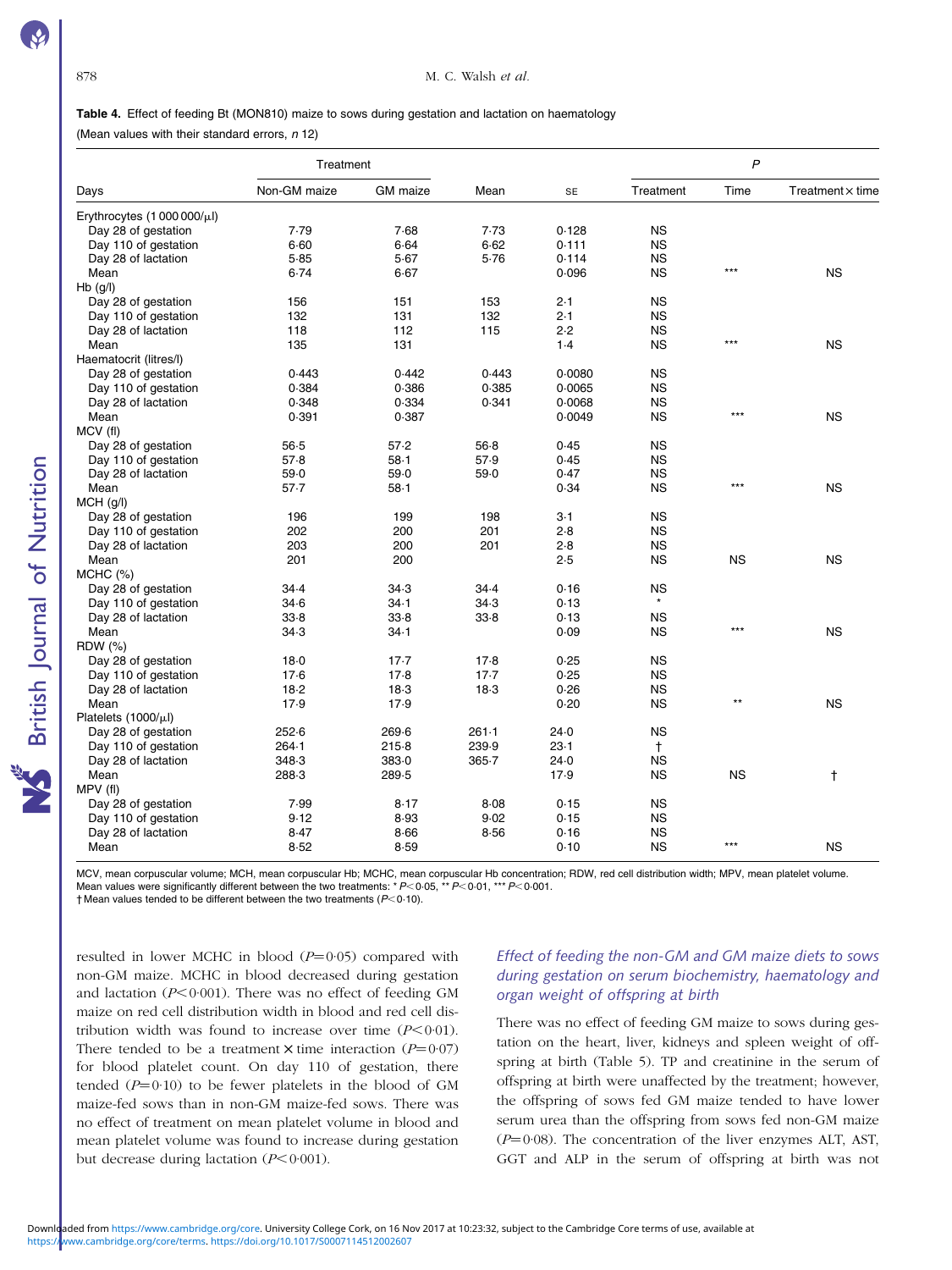<span id="page-7-0"></span>Table 5. Effect of feeding Bt (MON810) maize to sows during gestation on offspring organ weight, blood biochemistry and haematology at birth

(Mean values with their standard errors,  $n$  12)

|                                      | Non-GM maize | <b>GM</b> maize |           |           |
|--------------------------------------|--------------|-----------------|-----------|-----------|
| Treatment                            | Mean         | Mean            | <b>SE</b> | P         |
| Organ weight (g)+                    |              |                 |           |           |
| Heart                                | 9.85         | 9.84            | 0.340     | NS.       |
| Kidneys                              | 9.88         | 9.77            | 0.539     | <b>NS</b> |
| Spleen                               | 1.28         | 1.16            | 0.069     | <b>NS</b> |
| Liver                                | 39.7         | 36.9            | 1.93      | NS.       |
| Serum biochemistry                   |              |                 |           |           |
| Serum total protein (g/l)            | 22.2         | 22.8            | 0.79      | <b>NS</b> |
| Serum urea (mmol/l)                  | $3-08$       | 2.41            | 0.249     | $\star$   |
| Serum creatinine ( $\mu$ mol/I)      | 161.3        | $156-3$         | 12.52     | NS.       |
| Alanine aminotransferase (units/l)   | $11-1$       | $13-0$          | 1.04      | <b>NS</b> |
| Aspartate aminotransferase (units/l) | 60.9         | $70-8$          | 18-28     | NS.       |
| y-Glutamyltransferase (units/l)      | $55-2$       | 64.3            | 4.77      | <b>NS</b> |
| Alkaline phosphatase (units/l)       | 1968-6       | 2087.7          | 306-59    | <b>NS</b> |
| Haematology                          |              |                 |           |           |
| Erythrocytes $(1000000/\mu l)$       | 5.79         | 4.50            | 0.707     | NS.       |
| $Hb$ (g/l)                           | 109.2        | $80 - 5$        | 19.04     | <b>NS</b> |
| Haematocrit (litres/l)               | 1.73         | 5.33            | 2.56      | <b>NS</b> |
| MCV (fl)                             | 81.5         | 62.5            | 14.49     | <b>NS</b> |
| $MCH$ (g/l)                          | 191.3        | 220-4           | 13-46     | <b>NS</b> |
| $MCHC$ $(\%)$                        | 29.54        | 30.50           | 0.355     | $\star$   |
| <b>RDW</b> (%)                       | 18.44        | $18-31$         | 0.453     | NS.       |
| Platelets (1000/µl)                  | 154.2        | 117.4           | 22.45     | <b>NS</b> |
| MPV (fl)                             | 9.65         | 9.56            | 0.361     | NS.       |

MCV, mean corpuscular volume; MCH, mean corpuscular Hb; MCHC, mean corpuscular Hb concentration; RDW, red cell distribution width; MPV, mean platelet volume.

Mean values tended to be different between the two treatments ( $P < 0.10$ ).

† Organ weight data were analysed using birth weight as a covariate in the model.

different between the treatments. There was no effect of treatment on erythrocyte count, Hb, Hct, mean corpuscular volume, mean corpuscular Hb, red cell distribution width, platelet count and mean platelet volume measured in the blood of offspring at birth. The offspring of sows fed GM maize tended to have a higher MCHC in blood than the offspring from non-GM maize-fed sows  $(P=0.08)$ .

#### **Discussion**

This is the first study in pigs to examine the transgenerational effect of GM maize exposure on the health of both dam and offspring. The results from the present study indicate that feeding GM maize to sows during gestation does not affect body composition as determined by back-fat depth, and differences in BW observed between the treatments at mid-gestation were not present in late gestation. Parallel to the present findings, Trabalza-Marinucci et  $al^{(12)}$  found that feeding Bt176 maize to sheep over a 3-year period had no effect on BWor the body condition score. A study in which cows were fed Bt MON810 maize over two successive lactations revealed a decrease in body condition score and weight during the second lactation in the GM maizefed group<sup>(25)</sup>. Steinke et al.<sup>(25)</sup> concluded that the observed differences in body condition score and weight in cows could be attributed to biological variation rather than GM maize exposure as values were still within the normal biological range for these animals.

The present study was not designed to evaluate the effects of GM maize feeding on sow reproductive performance but rather on sow and offspring growth and health. Additional studies with much greater replication are necessary to assess the effects of GM maize on the reproductive performance of sows. However, although not thought to be related to treatment, the present study found that GM maize-fed sows gave birth to numerically more live-born piglets (2·5 piglets/litter) than non-GM maize-fed sows. As a consequence of numerically more piglets born to and reared by GM maize-fed sows (1·3 extra piglets weaned/litter), the weaning weight of piglets from GM maize-fed sows was less than that of piglets from non-GM maize-fed sows. As piglets were not offered creep feed during the lactation period, the additional suckling pigs would have placed increased demand on the sows' limited milk supply, thereby reducing growth.

Similar to the present findings, results from a sheep study found that feeding Bt176 maize over a 3-year period had no effect on the mortality or growth rate of lambs to weaning $^{(12)}$ . The diet of lambs was supplemented before weaning with a mixture of non-GM cereals and faba beans. Likewise, a study on feeding Bt maize to rats found that birth rate and the survival of offspring were not affected by treatment $^{(15)}$ .

We previously reported no effect of short-term exposure of Bt MON810 maize on serum TP, creatinine, urea or the liver enzymes AST, ALT and GGT in weanling  $pigs^{(19)}$ . The results from the present study found that feeding GM maize to sows during gestation and lactation resulted in increased serum creatinine and GGT concentration and reduced serum TP at the end of lactation and decreased serum urea at the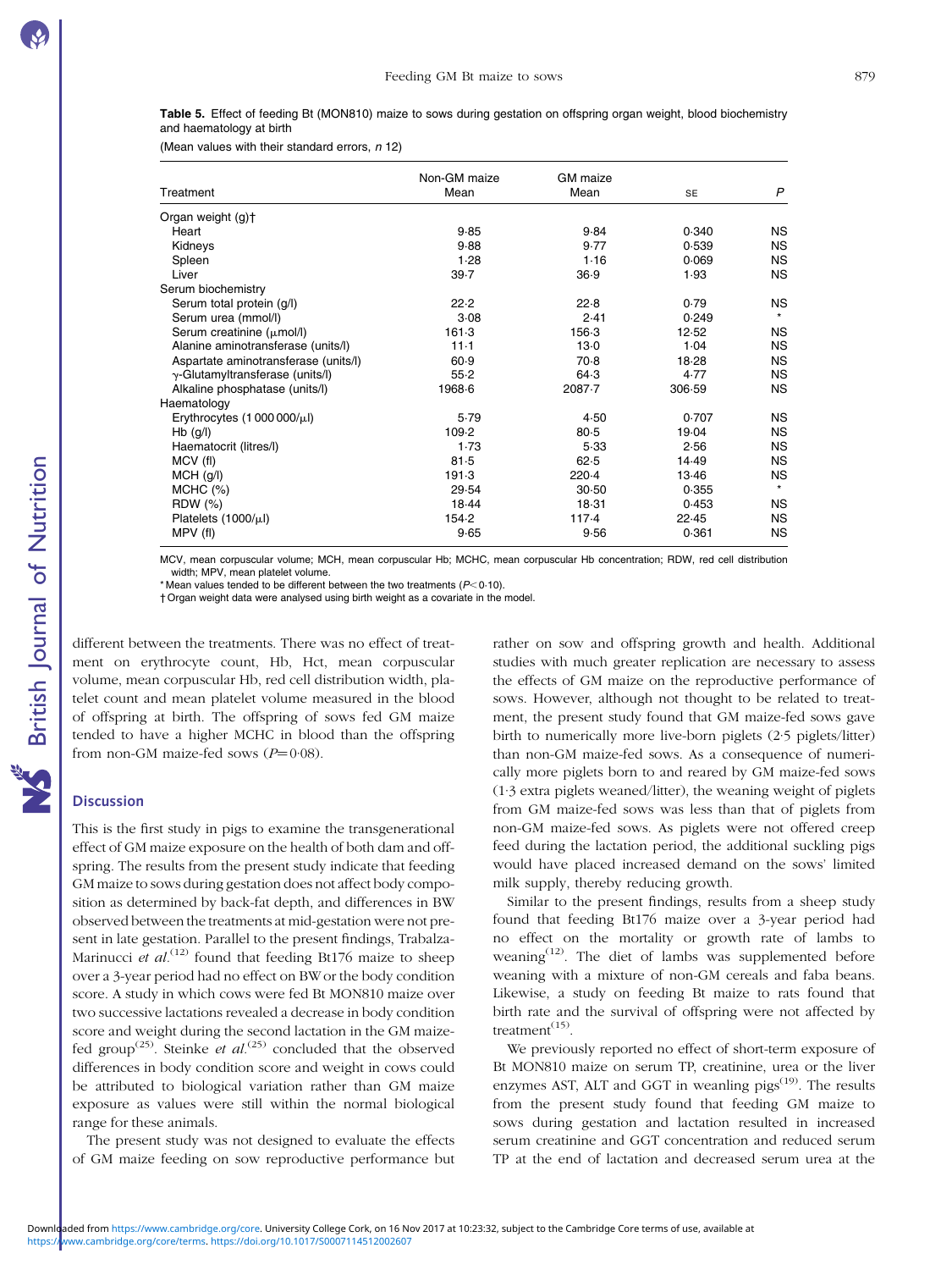**NS** British Journal of Nutrition British Journal of Nutrition

end of gestation. However, the measured values were all within the normal reference range for pigs during these reproductive stages<sup> $(26)$ </sup>, and with the exception of serum creatinine none was significantly different. Likewise, offspring from GM maize-fed sows also had decreased serum urea concentrations at birth compared with offspring from non-GM maize-fed sows; however, liver enzyme activity and liver weight at birth were not different between the treatments. Liver dysfunction is characterised by increased GGT concentration; however, this must also be accompanied by a 10–70-fold increase in AST and a 5–10-fold increase in ALP, neither of which were obseved in sows or offspring in the present study<sup> $(27,28)$ </sup>. Similar to the present findings, at the end of lactation, ewes fed Bt176 maize also experienced an increase in GGT concentration in serum; however, there were no effects on serum creatinine, TP, urea, ALP or  $AST^{(12)}$ . In agreement with the present findings, serum TP was found to be lower in rats fed Bt maize during a three-generation study<sup>(15)</sup>. Kilic & Akay<sup>(15)</sup> also reported a decrease in plasma creatinine, which was in contrast to the present results. Likewise, Poulsen et  $al^{(29)}$  observed a lower creatinine concentration together with increased plasma activity of ALT in female rats fed GM rice. The change in sow serum urea documented in the present study was transient and isolated to day 110 of gestation which questions the biological relevance of this change, but this may account for the decrease observed in serum urea in their offspring. Kidney dysfunction is characterised by elevated serum urea and creatinine, low serum  $TP^{(27,30,31)}$  and increased urinary protein: creatinine ratio<sup>(30)</sup>. While urinary protein and creatinine were not measured during the present study, serum TP was reduced and serum creatinine was increased in sows fed GM maize at the end of lactation in the present study. Nonetheless, there was no change in serum urea and the observed changes in creatinine and TP at day 28 of lactation were small and remained within the normal reference range for these parameters in sows during gestation and lactation. Offspring serum TP, creatinine and kidney weight were not different regardless of the dietary treatment of their dam. Therefore, there is a lack of evidence that changes in blood biochemistry observed in sows during the present study conform to a pattern indicative of either liver or kidney dysfunction or that these changes have any major effect on the organ function of their offspring at birth.

In the present study, feeding GM maize to sows had no effect on erythrocyte count, Hb concentration and Hct during gestation and lactation. Likewise, feeding GM maize to sows had no effect on haematological parameters of their offspring as no treatment differences were detected in erythrocyte count, Hb concentration and Hct. Similar to the present findings, a rat study in which haematological parameters were measured in response to feeding GM rice expressing Cry1Ab found no effect of treatment<sup> $(32)$ </sup>. In contrast, however, Trabalza-Marinucci et  $al^{(12)}$  reported an increase in Hb in sheep fed Bt176 maize. The trend for a decrease in platelet count and a decrease in MCHC observed at the end of gestation in GM maize-fed sows in the present study was transient and minimal, and is unlikely to be of biological significance. Offspring from sows fed GM maize were found to have a

tendency for an increase in MCHC at birth; however, this was not accompanied by any other changes in haematology and was contrary to the decrease in MCHC found in their dams. Further research is ongoing by our research group to establish whether changes observed in the offspring of GM maize-fed sows at birth will affect the lifetime performance of these pig. This will help to determine the biological relevance of these changes.

In the present study, the effects of feeding GM maize were evaluated based on comparisons made between GM maize and its isogenic counterpart. Subsequent work conducted by our group using another GM ingredient (MC Walsh, St Buzoianu, D Reiner, et al., unpublished results) included other conventional varieties in safety evaluation. Differences were observed in some of the physiological parameters measured between the two conventional non-GM varieties. These findings highlight the importance of including other conventional varieties when evaluating the effects of a GM ingredient.

In conclusion, feeding Bt MON810 maize to sows during gestation and lactation had no effect on the back-fat depth of sows, and the increase in BW on day 56 of gestation was not observed subsequently. Changes in sow blood biochemistry during the study in response to feeding GM maize did not conform to a pattern indicative of organ dysfunction and were within the normal reference range for sows. No differences in sow haematological parameters were observed between the treatments, with the exception of a tendency for a transient decrease in platelet count and a decrease in MCHC on day 110 of gestation in response to feeding GM maize. There was a minimal effect of feeding GM maize to sows during gestation and lactation on offspring serum biochemistry and haematology at birth and BW at weaning. However, further studies are currently underway to evaluate the lifetime health and growth performance of offspring from Bt MON810 maize-fed sows.

#### Acknowledgements

This study was funded by the European Union's Seventh Framework Programme (FP7/2007-3) under grant agreement no. 211820 and the Teagasc Walsh Fellowship programme and independently of any commercial input, financial or otherwise. None of the authors had a financial or personal conflict of interest with regard to the present study. P. G. L. and R. P. R. secured the funding for the research. P. G. L and G. E. G designed the experiment. M. C. W., S. G. B., P. G. L. and G. E. G. conducted the experiment. M. C. W., S. G. B., G. E. G. and O. O. conducted the laboratory analysis. M. C. W., S. G. B. and P. G. L. wrote the manuscript. All authors read and approved the final manuscript.

#### **References**

1. James C (2011) Global Status of Commericalized Biotech/GM Crops: 2011. ISAAA Brief no. 43. Ithaca, NY: ISAAA.